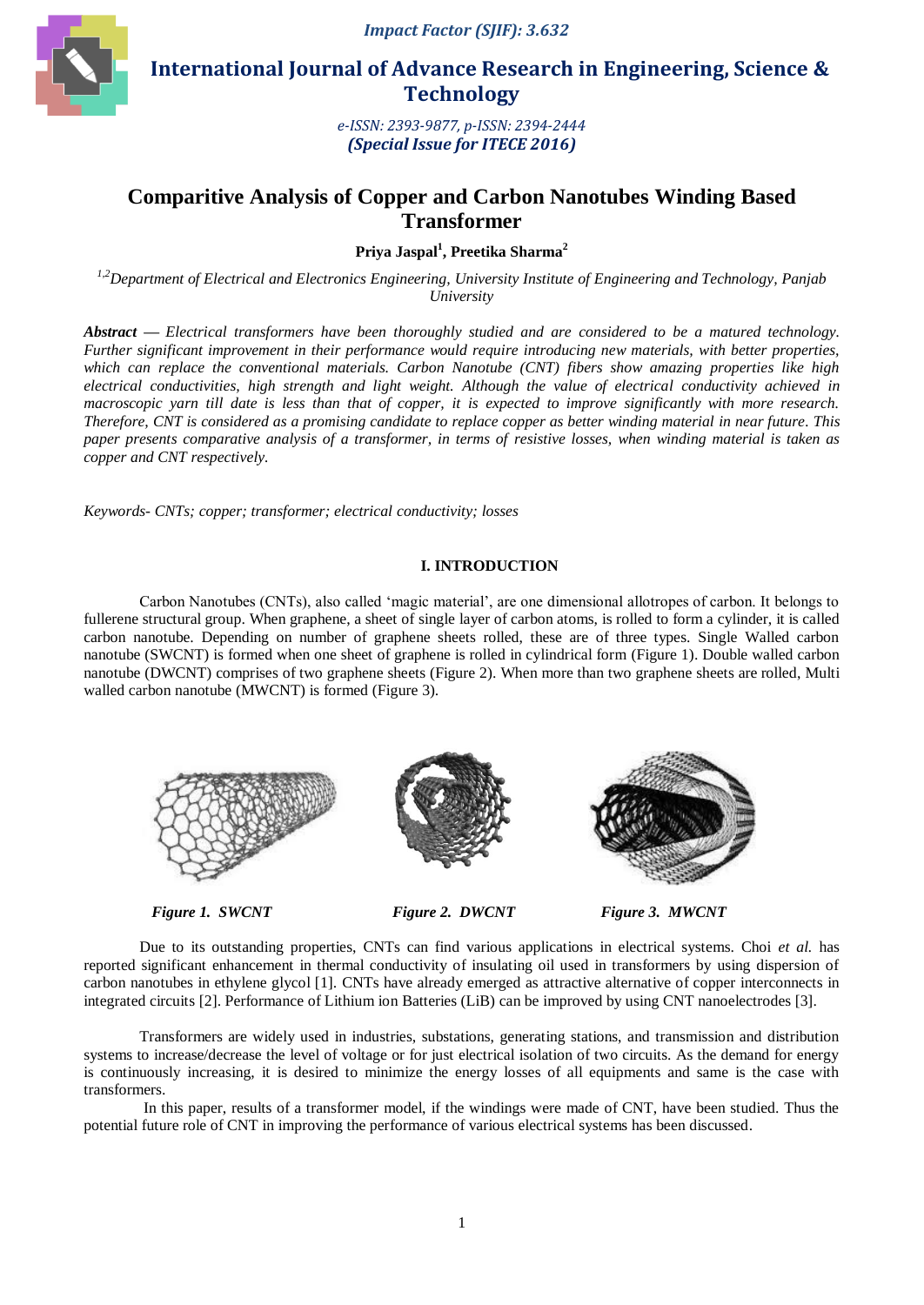## *International Journal of Advance Research in Engineering, Science & Technology (IJAREST) (Special Issue for ITECE 2016), e-ISSN:* 2393-9877*, print-ISSN:* 2394-2444

### **II. CARBON NANOTUBES AS CONDUCTORS**

CNTs have been found to exhibit distinguished properties like:-

- $\triangleright$  High thermal conductivity, theoretically up to 6000 W/(Km) [4][5].
- $\blacktriangleright$  High tensile strength, variation of Young Moduli found between 0.25-0.95 TPa [6].
- $\triangleright$  Low density, theoretical value of 1500 kg/m<sup>3</sup> for assembly of SWNTs [7] [11]

 But for this paper, we will limit our discussion to electrical conductivity. CNTs show "Ballistic transportation" i.e. charge carriers can travel without scattering. It allows individual SWCNT to carry maximum current densities of order of 100 MA/cm<sup>2</sup> theoretically, which is higher than most conventional metals including copper[8]. However, electron transport in CNTs greatly depends on synthesis process.

 The conductivity of copper, at room temperature, is 58 MS/m [9].Individual single walled armchair CNTs, , have shown conductivity around 100 MS/m at room temperature [10]. However, preserving these conductivity levels while manifesting individual CNTs in form of macroscopic wires is a challenge. Rice University and Teijin Aramid BV, has prepared CNT yarn measured with conductivity approximately 3.4 MS/m. [11] This value increased to 5 MS/m upon doping with iodine [11]. Pyrhönen Juha et al have presented results of a prototype construction, made by replacing windings made of copper with Carbon Nanomaterials in Permanent magnet synchronous machine. CNT varns with conductivity around 3.4 MS/m have been used. A generating efficiency of 0.69 was obtained with CNT as winding material as compared to 0.80 with copper as winding material [12]. A working prototype of standard high frequency transformer has been reported where copper wires were replaced with CNT wires [13]. It was found to demonstrate agreement with the classical theory of transformers indicating potential application of CNTs in transformer windings. With continuous research, the theoretical values of conductivity are likely to be achieved in macroscopic wires as well in near future. This requires development of better synthesis and spinning techniques.

Also, the temperature coefficient of resistivity for CNT fibers was found to vary between -0.001  $K^{-1}$  and 0.002  $K^{-1}$ , which is lower than that of copper [11]. A lower temperature coefficient of resistivity is desirable as the conductor will show lesser variation in resistivity.

#### **III. TRANSFORMER MODEL**

 In this paper, the E-core transformer model in COMSOL Multiphysics software has been used for simulations. The transformer supply voltage used is 25 KV and supply frequency is 50 Hz. The primary winding consists of 300000 turns and the secondary winding consists of 300 turns. Both the primary and secondary side circuit resistance is 100 ohms. The transformer geometry is shown in Figure 4.



*Figure 4. Transformer Geometry*

Keeping electrical conductivity value of windings as 58 MS/m, the resistive losses with copper as winding material have been calculated. The graph obtained for Resistive losses in windings (W) vs. Time (seconds) has been shown in Figure 5. The peak resistive losses come out to be around 0.04 W.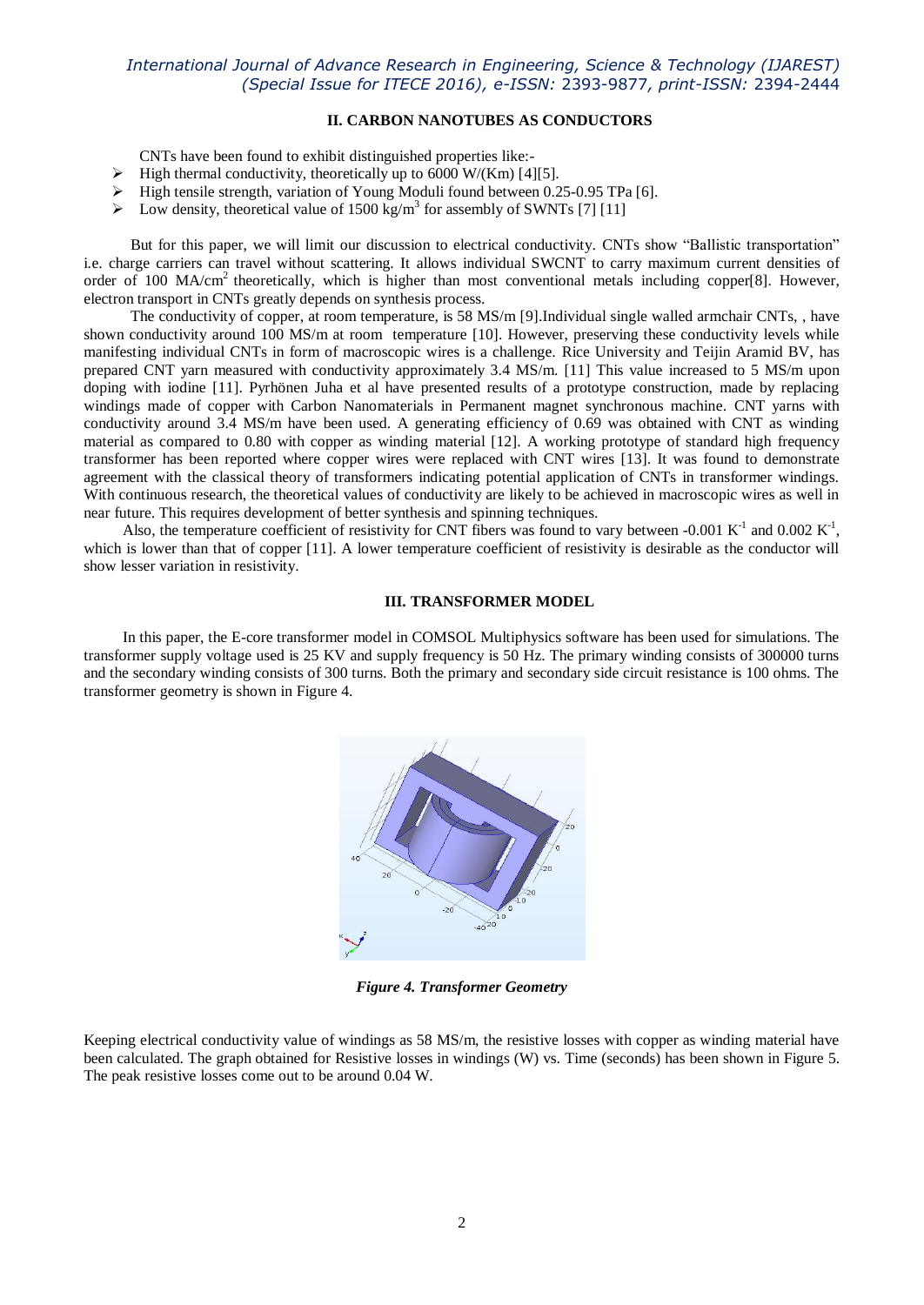*International Journal of Advance Research in Engineering, Science & Technology (IJAREST) (Special Issue for ITECE 2016), e-ISSN:* 2393-9877*, print-ISSN:* 2394-2444



*Figure 5. Variation of resistive losses in windings with time for copper*

Keeping electrical conductivity value of windings as 100 MS/m (theoretical value), the resistive losses with CNTs as winding material has been calculated. The graph obtained for Resistive losses in windings (W) vs. Time (seconds) has been shown in Figure 6. The peak resistive loss comes out to be 0.024 W.



*Figure 6. Variation of resistive losses in windings with time for CNT*

The comparison of Figure 5 and Figure 6 shows lower resistive losses in windings in case of CNT, which is expected due to higher conductivity.

#### **IV. CONCLUSION**

A single phase, e-core transformer model have been simulated with the theoretical conductivity values of copper and CNTs. With CNT, 40% lesser resistive losses as compared to copper have been seen. As higher conductivity of individual CNT wires have already been established, CNTs can prove to be very good conducting material. It has been seen that with theoretical levels of conductivity reached in macroscopic CNT wires, the losses and thus the efficiency of electrical machines is likely to improve. In this work, effect of conductivity solely has been taken into account. Further work will include modifying the model to incorporate the effect of temperature coefficient of resistivity also and thus carrying out the heat analysis of the transformer.

#### **REFERENCES**

- [1] S. U. S. Choi, Z.G. Zhang, W.Yu, F. E. Lockwood, E. A. Grulke, " Anamolous thermal conductivity enhancement in naotube suspensions", Applied Physics Letters., 79, Pp 2252–2254, 2001
- [2] Tarun Parihar, Abhilasha Sharma, "A comparative study of Mixed CNT bundle with Copper for VLSI Interconnect at 32nm", IJETT, Volume 4 Issue 4, Pp 1145-1150, April 2013
- [3] Lei Huang, QiulongWei, Ruimin Sun, Liqiang Mai, "Nanowire electrodes for advanced Lithium batteries", Review article, Frontiers in Energy Research, Volume 2, article 43, Pp 1-13, October 2014
- [4] J.W.Che, Tahir Cagın, William A Goddard III , " Thermal conductivity of carbon nanotubes", Nanotechnology 11, Pp 65-69, 2000